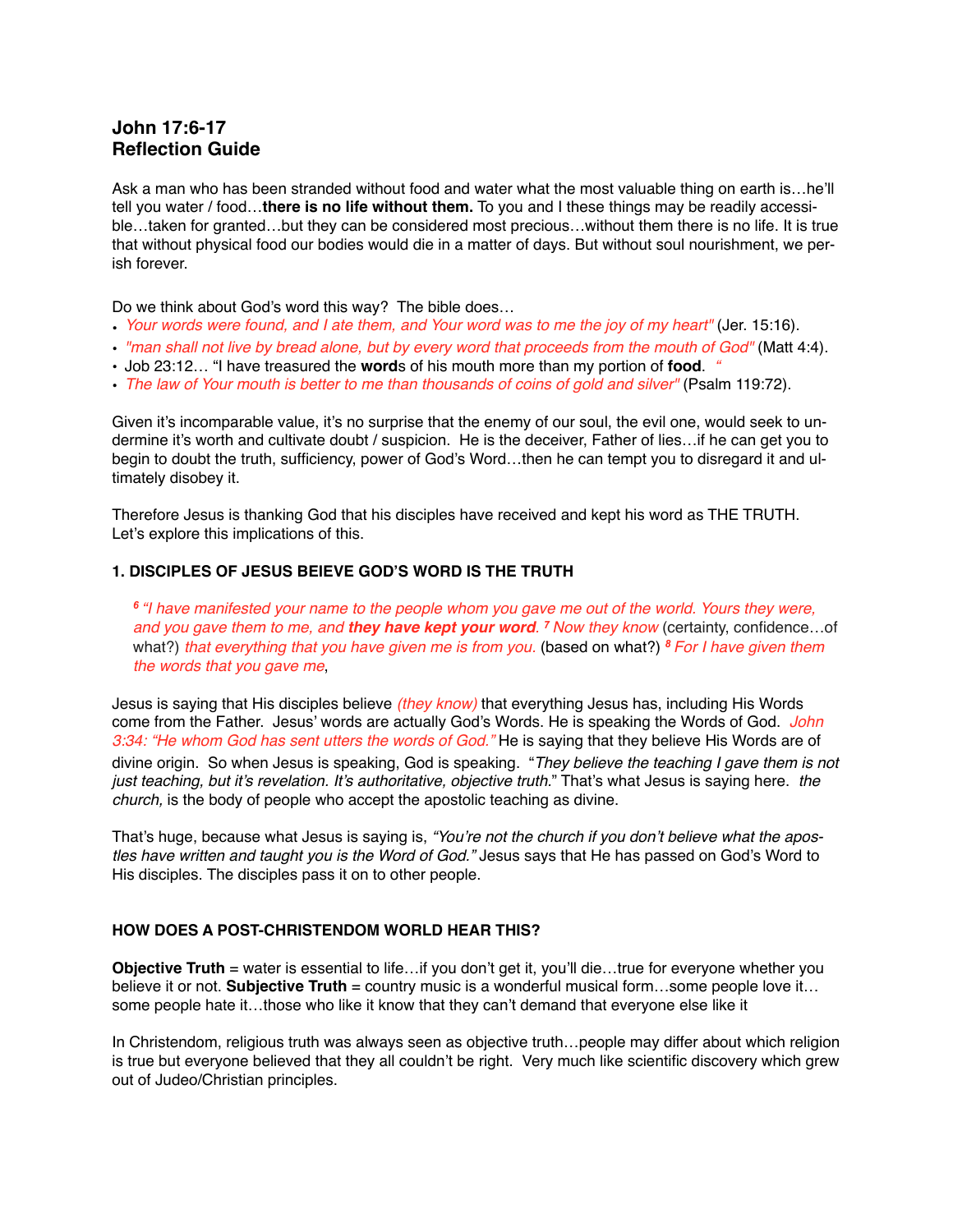Science could not grow out of Buddhism or Hinduism, because Eastern religions did not believe in the reality of the material universe. They believed it was an illusion, but Christianity comes along, and Christianity says God is not an impersonal being, but God is a person, and therefore, God thinks and speaks and is rational, and since he created the world and it's real, that world is the creation of a personal, rational being, and therefore, if you study it, you'll find order to it.

Until a couple hundred years ago, it was understood that, "the most absolute / objective truth is religious truth." Then, people began to say *"religious truth is like subjective truth"*. You believe Jesus is God. You believe Jesus is not God. You're both right, because if you believe it, it's true for you". Many will say its like the subjective preference for Country Music. (However, someone making the shift to "all religious truth is subjective" is making an objective truth statement! They are claiming to have the information/objectivity that does not exist!)

**Are we convinced that God's word is the truth for all people for all time? Why? Why not? What do our actions say about our convictions? How has our conviction about this waned? Why? Have any doubts have been planted?**

**Describe a recent conversation where you presented truth about Jesus. How did they respond? Did they respond from Christendom or Post-Christendom? How have you responded to those that relegate the gospel to subjective truth?**

# **2. JESUS' DISCIPLES RECEIVE GOD'S WORD**

*<sup>8</sup>For I have given them the words that you gave me*, *and they have received them and have come to know in truth that I came from you; and they have believed that you sent me….*

**It's one thing to believe that God's Word is authoritative, it's another thing all together to receive them as authoritative in your life.** To surrender to the Word of God requires a posture of humility, allow something else to take control, allowing it into your life. When we do it begins to do it's hard cultivating work…tear up the soil of your heart, expose sin, and "weeds".

How do we know we know we have received God's word? We are "thirsty". Consider that physically we're like 70-80% water. But b/c water is so much a part of our make up when we lose it we get dehydrated. We know the Word of God has come into your life and made itself a part of your being b/c you desire it…you want it. This is one of the easiest ways to tell whether or not you're just a moral, nice person or whether you're a Christian…**do you desire God's Word?**

Here's a illustration: William Wilberforce was a Member of Parliament. He was a dynamic Christian who worked and eventually abolished the slave trade in the British Empire in the early 1800s. His good friend was William Pitt. A young man, very brilliant, very influential, and Wilberforce was always trying to talk to his friend Pitt about the Jesus, and he was never interested. But one day, for some reason, William Pitt said, "Hey, I'll go with you to church this Sunday," and Wilberforce was amazed.

He took him to downtown London to hear one of the best preachers of the day, Richard Cecil. You know, Wilberforce, like a lot of Christians, was always afraid, *"On the day my friend comes to church, it will be stewardship Sunday,"* but luckily that day Richard Cecil was preaching the pain off the walls, and Wilberforce couldn't believe it.

He said, "Finally, finally, my friend is hearing this." His own heart was just ripped to pieces by the Word of God and healed. The Word of God is a surgical knife. It comes on in, cuts you, and sews